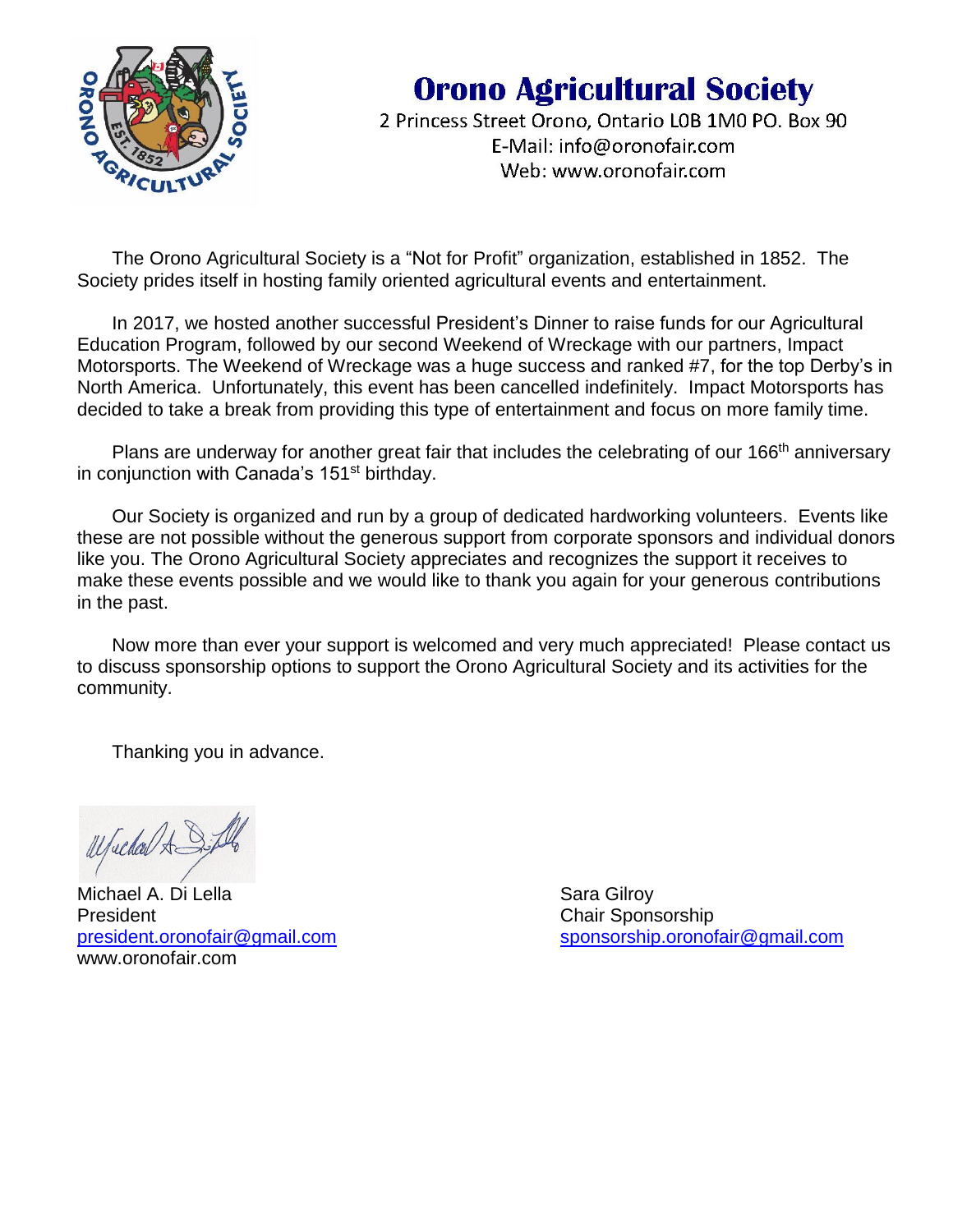

# **A Brief Description of Events:**

#### **Presidents Dinner, April 28th, 2018**

Our 5<sup>th</sup> annual exclusive event attracted over 200 guests in 2017 which were entertained to live music supplied by the "Charles Street Band". The "Kendal Lion's Club" generously provided a delicious roast beef dinner. Included with your ticket, you were automatically entered into the elimination draw for a chance to win 3 cash prizes and passes to our local fair. 2018's President's Dinner was held on Saturday April 28<sup>th</sup>, 2018 and was a sold out and very successful event!

#### **166th Orono Fair, September 6th – 9 th , 2018**

The Orono Fair will once again return to the fairgrounds this September. After attracting 38,000 people despite the weather issues faced this past year. Fair goers were treated to the old favourites, Homeniuk Amusements & Midway, Truck & Tractor Pull, Demolition Derby and much more. Education is a strong component of the fair and our visitors were treated throughout the grounds with interactive learning regarding agriculture, where their food comes from and how it is produced. Over that last several years the Orono Agricultural Society has hosted a Friday evening concert on our fair grounds. Our concert committee works hard to search for CCMA's that will perform a standout show and last year was no exception. We had a great turn out for Gord Bamford. This year we are beyond excited to have James Barker Band with opener Jesse Slack on Friday September 7<sup>th</sup>.

## **Sponsorship Packages:**

The Orono Agricultural Society offers many different ways to support our efforts in creating family friendly entertainment. Below are some of the ways to get involved.

#### **Friends of the Society**

- ~Generic acknowledgements
- ~Name listed as a sponsor on our website (www.oronofair.com)

#### **Bronze Sponsor \$200**

- ~Generic acknowledgements
- ~Name listed as a sponsor on our website [\(www.oronofair.com\)](http://www.oronofair.com/)
- Receive sponsor pass to the fair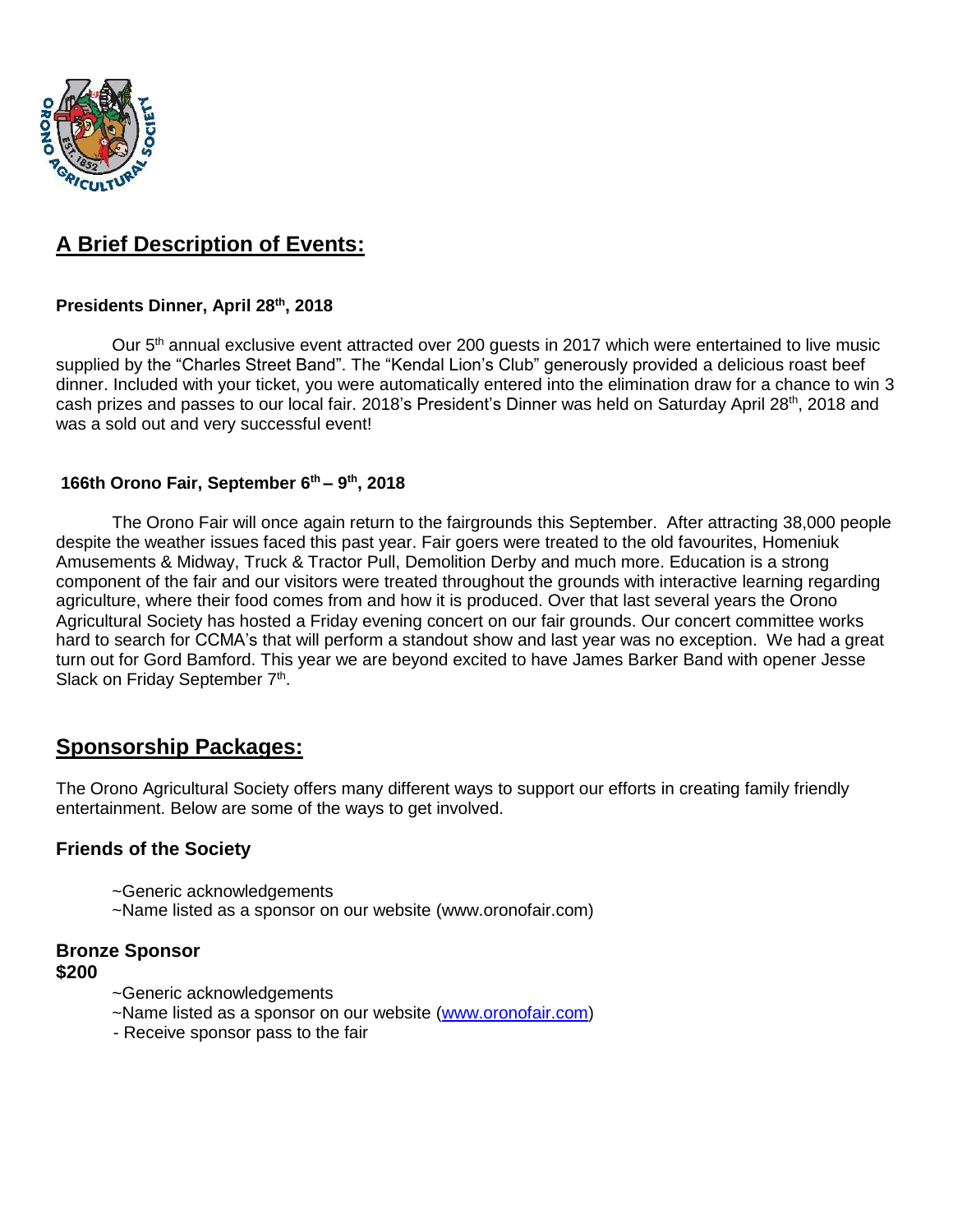

#### **Silver Sponsor \$500**

- ~Name displayed on sponsor's banner during the entire fair
- ~Receive up to 2 sponsor passes to the fair
- ~Name listed as a sponsor on our website (www.oronofair.com) and linked to your site

# **Gold Sponsor**

## **\$1500**

- ~Company Logo displayed on the main sponsor's banner and fence at fair
- ~Receive 4 sponsor passes to the fair
- ~Company logo listed as a sponsor on our website (www.oronofair.com) and linked to your site

### **Platinum Sponsor \$3000**

- **~**Company Logo displayed on the main sponsor's banner and fence at fair
- **~**Receive 10 sponsor passes to the fair
- ~Company logo listed as a sponsor on our website (www.oronofair.com) and linked to your site

## **Diamond Sponsor**

## **\$5000 +**

- ~Company Logo displayed on the main sponsor's banner and fence at fair
- ~Company banner displayed on the grounds for the entire fair
- ~Recognition throughout the entire fair
- ~Receive sponsor passes for fair
- ~Company logo listed as a sponsor on our website and linked to your site